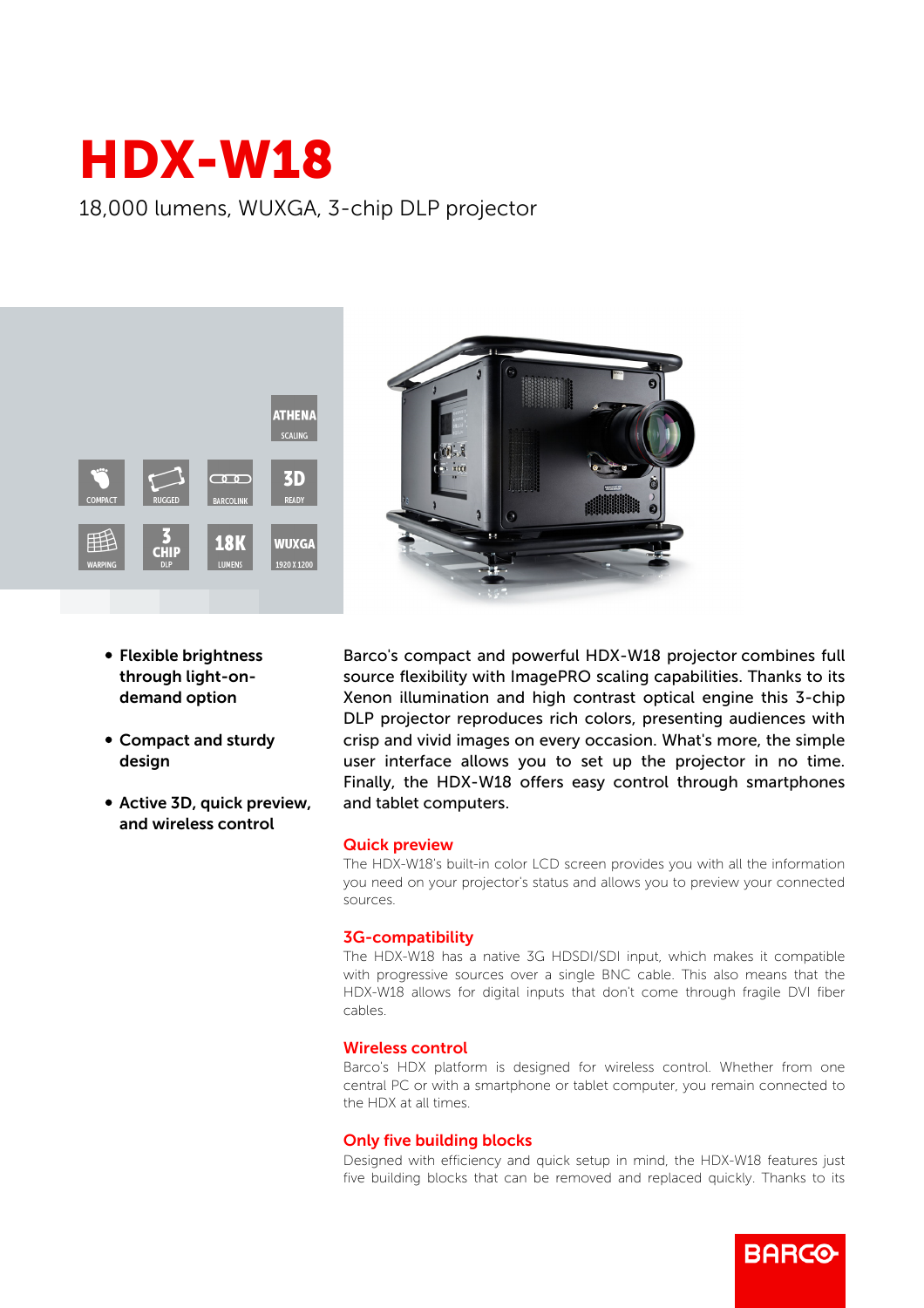

compact design, the HDX-W18 can easily be boxed, shipped and fits into standard flight cases.

## Fast signal distribution

Our proprietary BarcoLink technology guarantees swift signal distribution between Barco's projectors and image processors. With BarcoLink, signals are distributed over a BNC coax cable, which is not only more durable but also enables you to lower your costs.

#### Choose your brightness with HDX Flex

The HDX-W18 projector is also available with light-on-demand option. Thanks to this technology, you can fully tune the light output of the projector to your event: it can be programmed to a light output of 10,000 lumens up to 20,000 lumens in 2,000 incremental steps. In this way, rental companies have more flexibility to offer their customers the light output they want.

Barco's HDX series won an InAVation Award for Most InAVative Commercial Projector.

At InfoComm 2012, the HDX-W18 won a Commercial Integrator BEST Award for Best large-venue projector.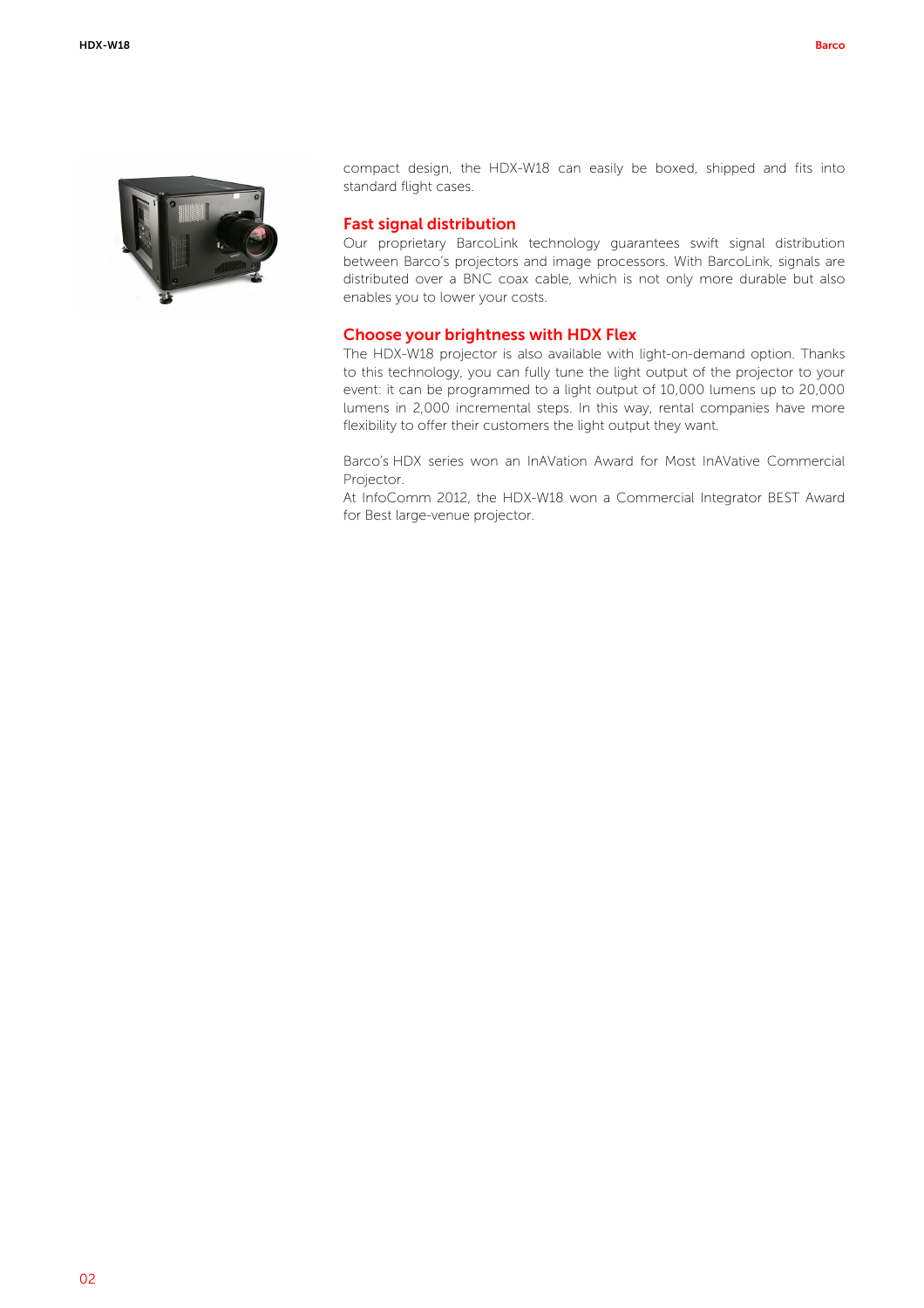| <b>TECHNISCHE SPECIFICATIES</b>                       | <b>HDX-W18</b>                                                                                      |
|-------------------------------------------------------|-----------------------------------------------------------------------------------------------------|
| Type projector                                        | WUXGA 3-Chip DLP digital projector                                                                  |
| Technologie                                           | $0.96"$ DMD $\times$ 3                                                                              |
| Resolutie                                             | 1,920 x 1,200 (WUXGA)                                                                               |
| Lichtuitvoer                                          | 18,000 Center lumens / 16,500 ANSI lumens*                                                          |
| Contrastverhouding                                    | 1,850:1 (standard) -2,600:1 (high contrast mode)                                                    |
| Helderheidsuniformiteit                               | 90%                                                                                                 |
| Beeldverhouding                                       | 16:10                                                                                               |
| ScenergiX                                             | horizontal and vertical edge blending                                                               |
| Type lens                                             | $TLD +$                                                                                             |
| Lensbereik                                            | 0.73:1 ; 1.2:1 ; 0.8-1.16 ; 1.16-1.5:1 ; 1.5-2.0:1 ; 2.0-2.8:1 ; 2.8-4.5:1 ; 4.5-7.5:1 ; 7.5-11.5:1 |
| Optische lensverschuiving                             | Vertical: -30% to +120% / Horizontal: -40% to +40% on zoom lenses (memorized)                       |
| Kleurcorrectie                                        | P7                                                                                                  |
| Lampen                                                | 2.5 kW Xenon                                                                                        |
| Levensduur lamp (standaard)                           | 1,000 hours                                                                                         |
| Transport met lamp                                    | Yes                                                                                                 |
| Lampbehuizing, snelle vervanging                      | Yes                                                                                                 |
| Lampvervanging door klant                             | Yes                                                                                                 |
| Lampgarantie (vervanging op locatie/in de<br>fabriek) | 90 days, 500 hours/pro rata 750 hours                                                               |
| Verzegelde DLP™-kern                                  | Standard                                                                                            |
| Optische dowser                                       | Standard                                                                                            |
| Picture-in-Picture                                    | Two sources simultaneously                                                                          |
| Oriëntatie                                            | table -ceiling -side (portrait)* -vertical<br>* lamp door down/bottom                               |
| <b>DMX 512</b>                                        | Standard                                                                                            |
| <b>WARP</b>                                           | direct adjust OSD + toolset                                                                         |
| Beeldverwerking                                       | Embedded blend & warp engine                                                                        |
| Trapeziumcorrectie                                    | Yes                                                                                                 |
| Geïntegreerde webserver                               | Yes                                                                                                 |
| CLU (constante lichtuitvoer)                          | standard                                                                                            |